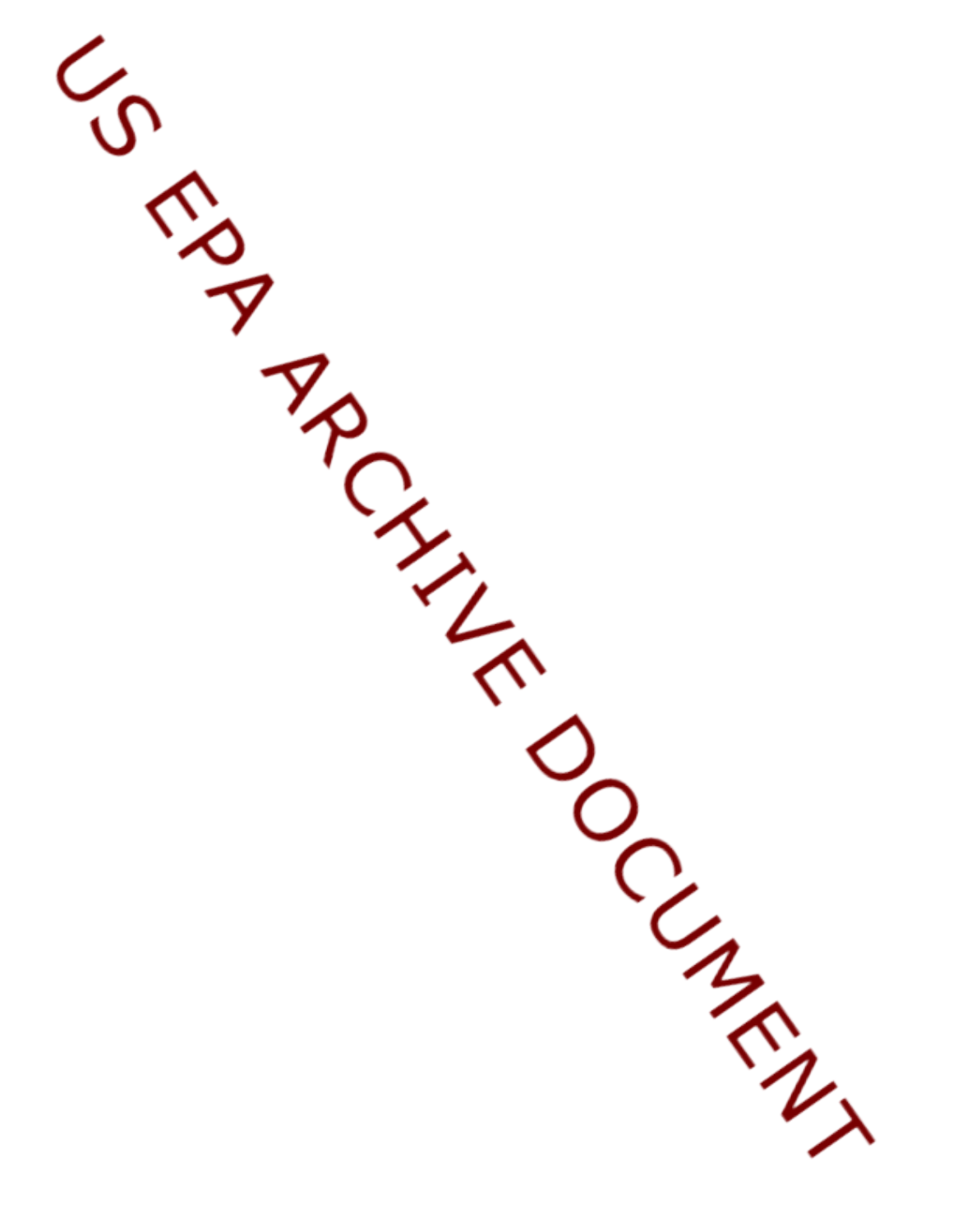# **Consumer Factsheet on: HEXACHLOROBENZENE**

#### [List of Contaminants](http://www.epa.gov/safewater/hfacts.html)

 As part of the Drinking Water and Health pages, this fact sheet is part of a larger publication: **National Primary Drinking Water Regulations** 

 It may cause health problems if found in amounts greater than the health standard set by the United States Environmental Protection Agency (EPA). This is a factsheet about a chemical that may be found in some public or private drinking water supplies.

#### **What is HCB and how is it used?**

 Hexachlorobenzene (HCB) is an organic solid of white crystalline needles. It is produced as a by-product rubber, dyes, wood preservatives. Other uses of include: as a fungicide on grains, especially wheat. from the manufacture of a variety of other regulated organic chemicals. It is also a contaminant in the production of some pesticides. The greatest use of HCB is in making other organic compounds such as

 The list of trade names given below may help you find out whether you are using this chemical at home or work.

#### **Trade Names and Synonyms:**

 Pentachlorophenyl chloride Hexa CB HCB Phenyl perchloryl Perchlorobenzene Anticarie Bunt-cure Co-op hexa Julin's carbon chloride No bunt 40 No bunt 80 Sanocide Snieciotox Smut-go Granox nm Voronit C

# **Why is HCB being Regulated?**

 In 1974, Congress passed the Safe Drinking Water Act. This law requires EPA to determine safe levels of based solely on possible health risks and exposure, are called Maximum Contaminant Level Goals. chemicals in drinking water which do or may cause health problems. These non-enforceable levels,

The MCLG for HCB has been set at zero because EPA believes this level of protection would not cause any of the potential health problems described below.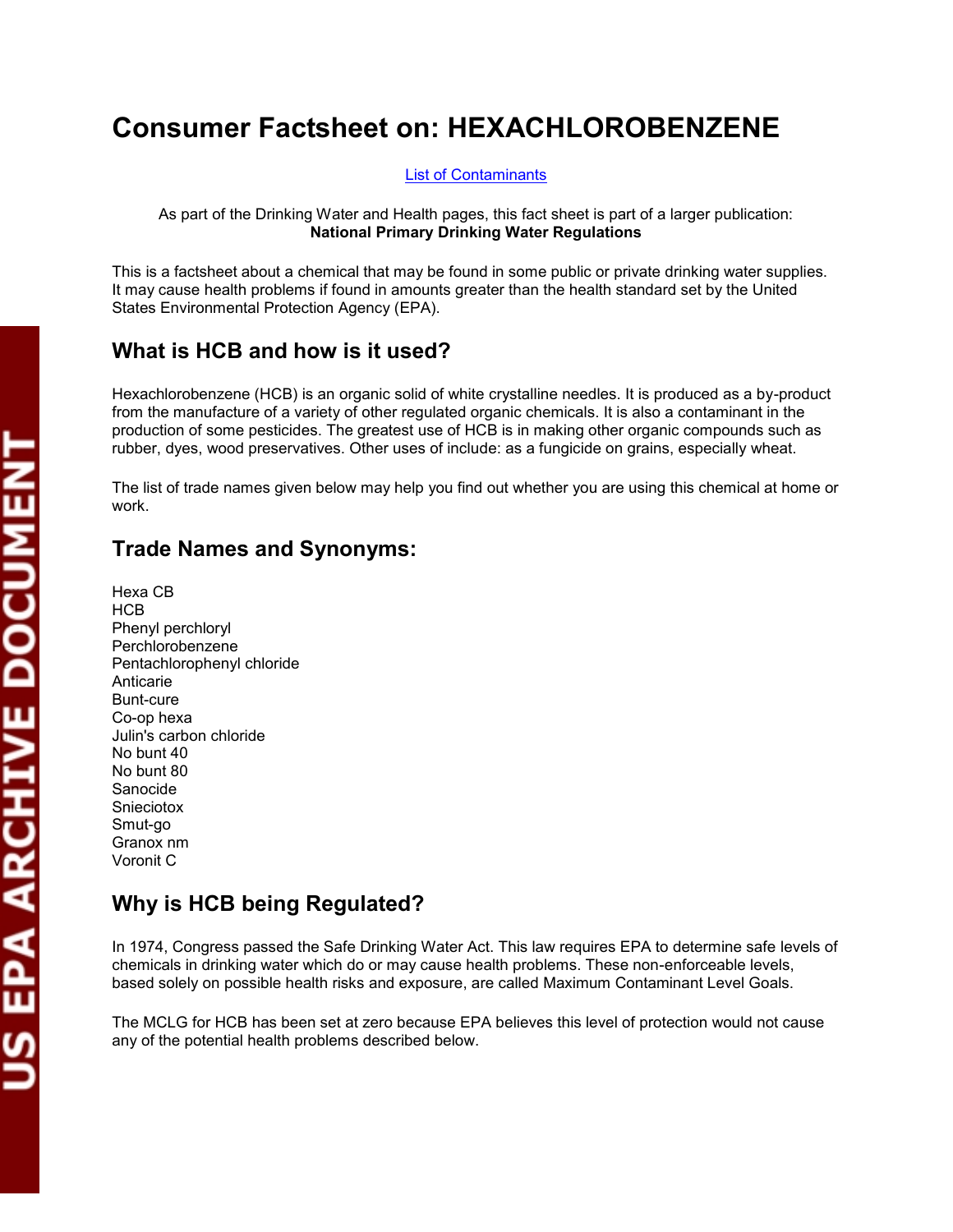Based on this MCLG, EPA has set an enforceable standard called a Maximum Contaminant Level (MCL). MCLs are set as close to the MCLGs as possible, considering the ability of public water systems to detect and remove contaminants using suitable treatment technologies.

 contaminant should it occur in drinking water. The MCL has been set at 1 part per billion (ppb) because EPA believes, given present technology and resources, this is the lowest level to which water systems can reasonably be required to remove this

These drinking water standards and the regulations for ensuring these standards are met, are called National Primary Drinking Water Regulations. All public water supplies must abide by these regulations.

### **What are the Health Effects?**

Short-term: EPA has found HCB to potentially cause the following health effects when people are exposed to it at levels above the MCL for relatively short periods of time: skin lesions, nerve and liver damage.

Long-term: HCB has the potential to cause the following effects from a lifetime exposure at levels above the MCL: damage to liver and kidneys; reproductive effects; benign tumors of endocrine glands; cancer.

# **How much HCB is produced and released to the environment?**

 However, 2 to 5 million lbs may be generated each year as a waste by-product of chlorination processes In 1982, imports were reported to be 38,000 lbs, with no evidence of commercial domestic production. in chemical manufacture.

Major environmental releases of HCB are due to air and water discharges from its production as a byproduct of chemical manufacture, or from pesticide applications. It is also released by some waste incineration processes. It has been detected in treated waste water from non-ferrous metal manufacturing.

From 1987 to 1993, according to EPA's Toxic Chemical Release Inventory, HCB releases to land and water totalled 1,287 lbs., all of which was to water. These releases were primarily from alkali, chlorine and agricultural chemical industries. The largest releases occurred in Louisiana and Texas.

### **What happens to HCB when it is released to the environment?**

 migrate through soil to ground water. HCB is a very persistent environmental chemical due to its chemical stability and resistance to break down by microbes in soil or water. HCB strongly to soils and to lake and river sediments. It is not likely to

Hexachlorobenzene will accumulate in fish. It has been detected in food during market basket surveys.

### **How will HCB be Detected in and Removed from My Drinking Water?**

 The regulation for HCB became effective in 1994. Between 1993 and 1995, EPA required your water supplier to collect water samples every 3 months for one year and analyze them to find out if HCB is contaminant. present above 0.1 ppb. If it is present above this level, the system must continue to monitor this